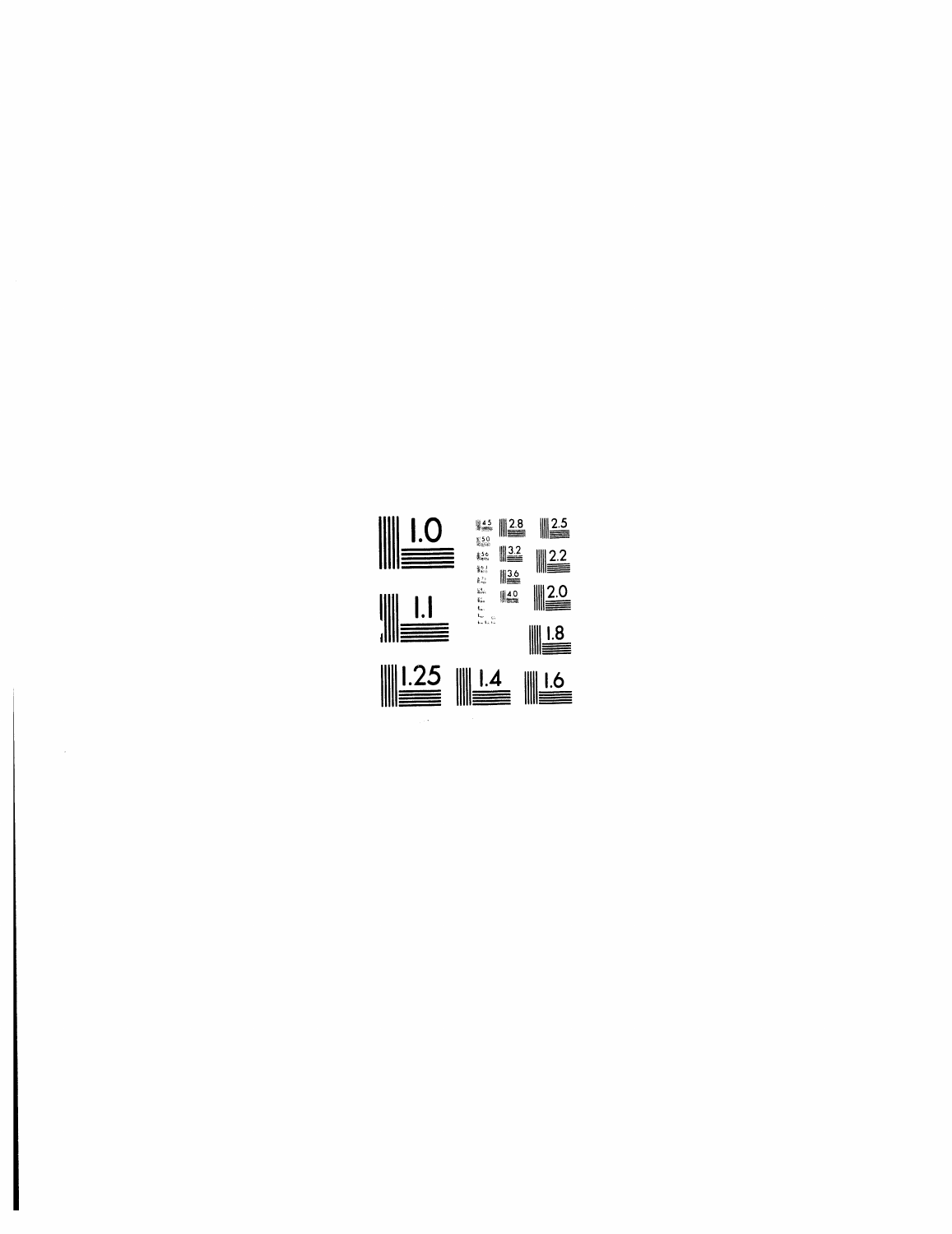$\sim 10^{-1}$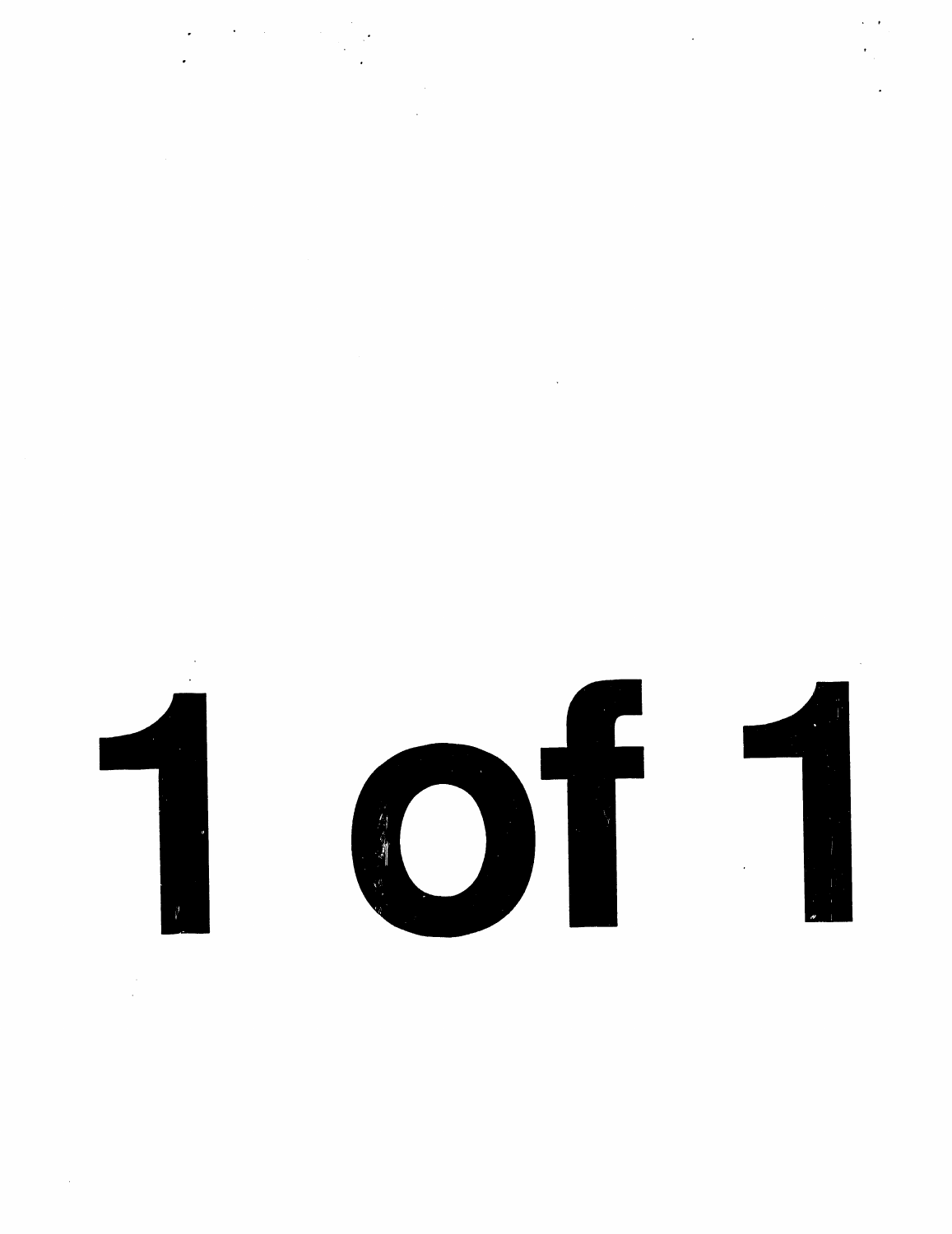**DISCLAIMER** 

product, or mendation, or favoring by the United States Government or any agency thereof. The views This report was prepared as an account of work sponsored by an agency of the United States Government. Neither the United States Government nor any agency thereof, nor any of their employees, makes any warranty, express or implied, or assumes any legal liability or responsiprocess disclosed, or represents that its use would not infringe privately owned rights. Reference herein to any specific commercial product, process, or service by trade name, trademark, manufacturer, or otherwise does not necessarily constitute or imply its endorsement, recomreflect those of the bility for the accuracy, completeness, or usefulness of any information, apparatus,  $\overline{5}$ necessarily state and opinions of authors expressed herein do not United States Government or any agency thereof **Environmental Restoration Program** Pollution Prevention Checklist Guide for the Surveillance and Maintenance **Project Phase** 

**Environmental Restoration Division** P.O. Box 2003 Oak Ridge, Tennessee 37831-7298

Date Issued-September 1993

Prepared for U.S. Department of Energy Office of Environmental Restoration and Waste Management under budget and reporting code EW 20

MARTIN MARIETTA ENERGY SYSTEMS, INC. managing the

Oak Ridge K-25 Site Oak Ridge Y-12 Plant Oak Ridge National Laboratory under contract DE-AC05-84OR21400

Paducah Gaseous Diffusion Plant Portsmouth Gaseous Diffusion Plant under contract DE-AC05-76OR00001

for the U.S. DEPARTMENT OF ENERGY

MASTER

 $\overline{d}$ **QISTRIBUTION OF THIS DOCUMENT IS UNLIMITED**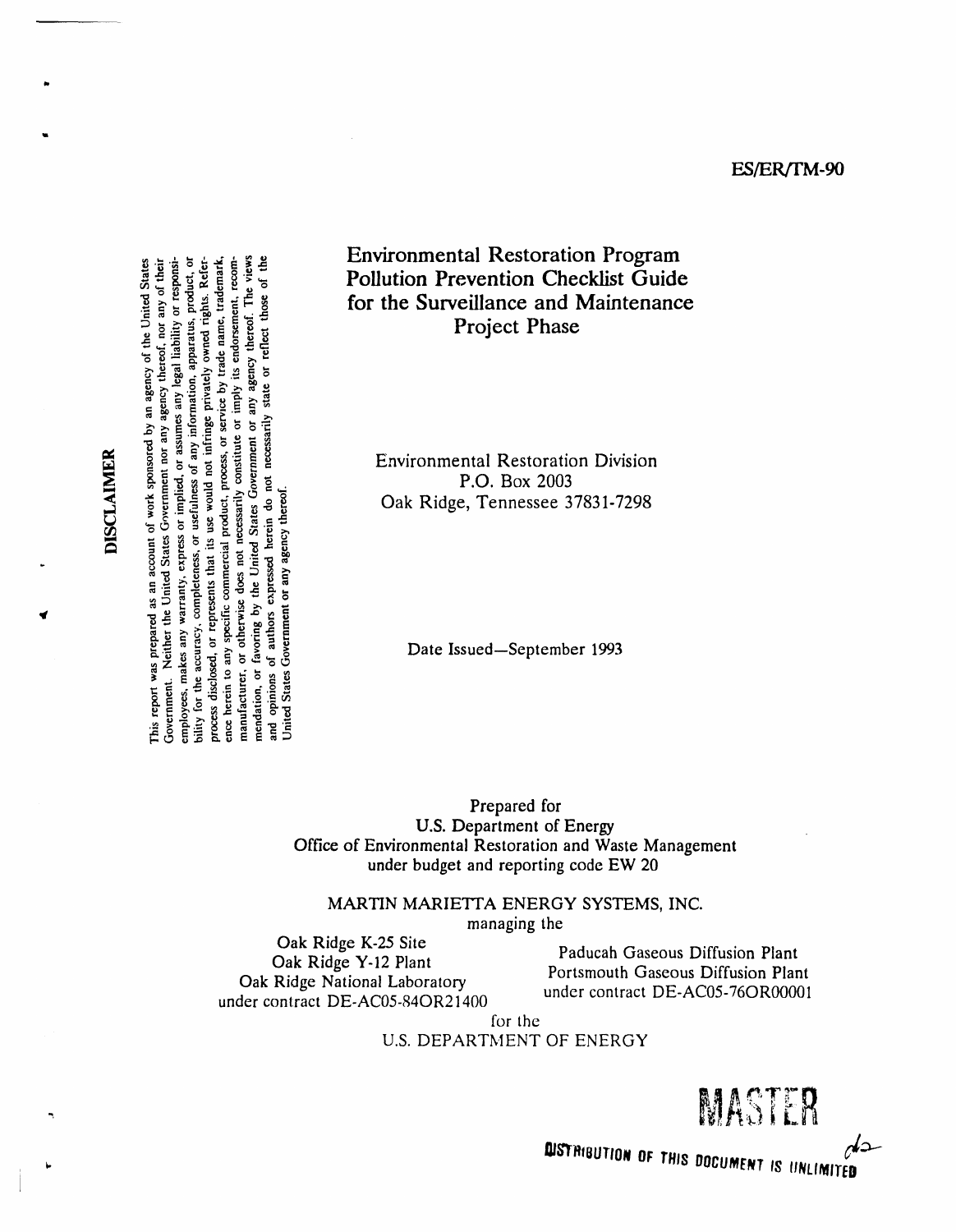# CONTENT**S**

|                |                                                                                       | iii                                                                                                       |
|----------------|---------------------------------------------------------------------------------------|-----------------------------------------------------------------------------------------------------------|
|                |                                                                                       |                                                                                                           |
| $2^{\circ}$    |                                                                                       | $\mathbf{1}$                                                                                              |
| 3.             |                                                                                       | $\overline{2}$                                                                                            |
| $\mathbf{4}$   | USE OF THIS CHECKLIST GUIDE FOR THE S&M PROJECT                                       | $\overline{2}$                                                                                            |
| 5 <sub>1</sub> | INSTRUCTIONS FOR S&M PROJECT PHASE USERS CHECKLIST<br>5.1<br>5.2<br>5.3<br>5.4<br>5.5 | $\overline{2}$<br>$\overline{2}$<br>$\overline{\mathbf{3}}$<br>$\begin{array}{c} 3 \\ 3 \\ 3 \end{array}$ |
| 6.             |                                                                                       | 14                                                                                                        |
| 7.             |                                                                                       | 15                                                                                                        |
|                |                                                                                       | 4                                                                                                         |

'll

 $\blacksquare$ 

وأكالهوالاتنان أتالنها الأتالات فالتلائم لتناس والتكلم التصدير الانتخاب المستهز المجمعة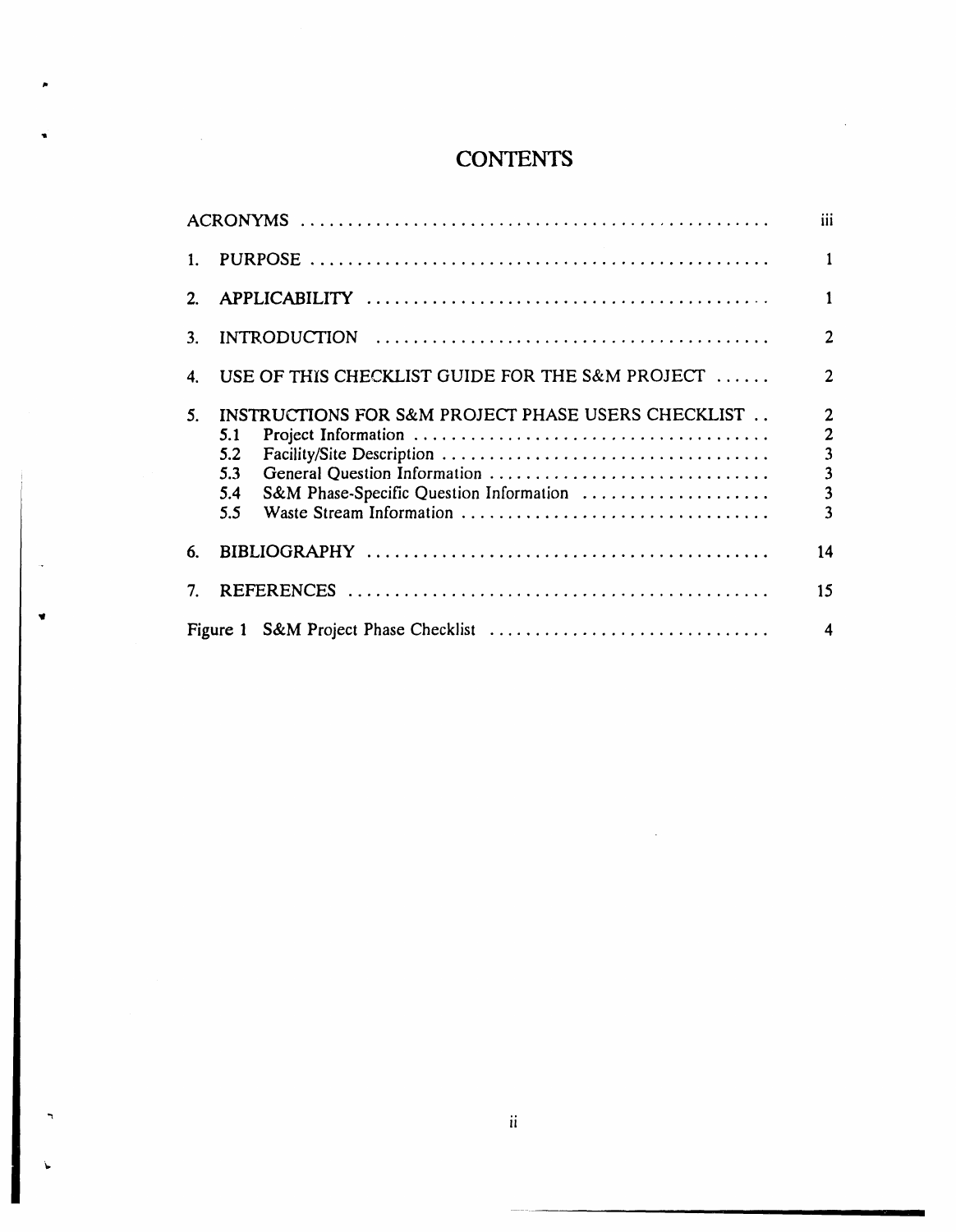# ACRONYMS

i

 $\ddot{\phantom{a}}$ 

 $\blacksquare$ 

 $\ddot{\phantom{1}}$ 

 $\bar{\mathbf{r}}$ 

 $\bullet$ 

| Clean Air Act of 1970                                                    |
|--------------------------------------------------------------------------|
| Comprehensive Environmental Response, Compensation, and Liability Act of |
| 1980                                                                     |
| U.S. Environmental Protection Agency                                     |
| <b>Environmental Restoration</b>                                         |
| National Pollution Discharge Elimination System                          |
| Occupational Safety and Health Administration                            |
| polychlorinated biphenyl                                                 |
| personal protective equipment                                            |
| pollution prevention/waste minimization                                  |
| Resource Conservation and Recovery Act of 1976                           |
| Superfund Amendments and Reauthorization Act of 1986                     |
| surveillance and maintenance                                             |
| waste assessment                                                         |
|                                                                          |

 $\sim$   $\epsilon$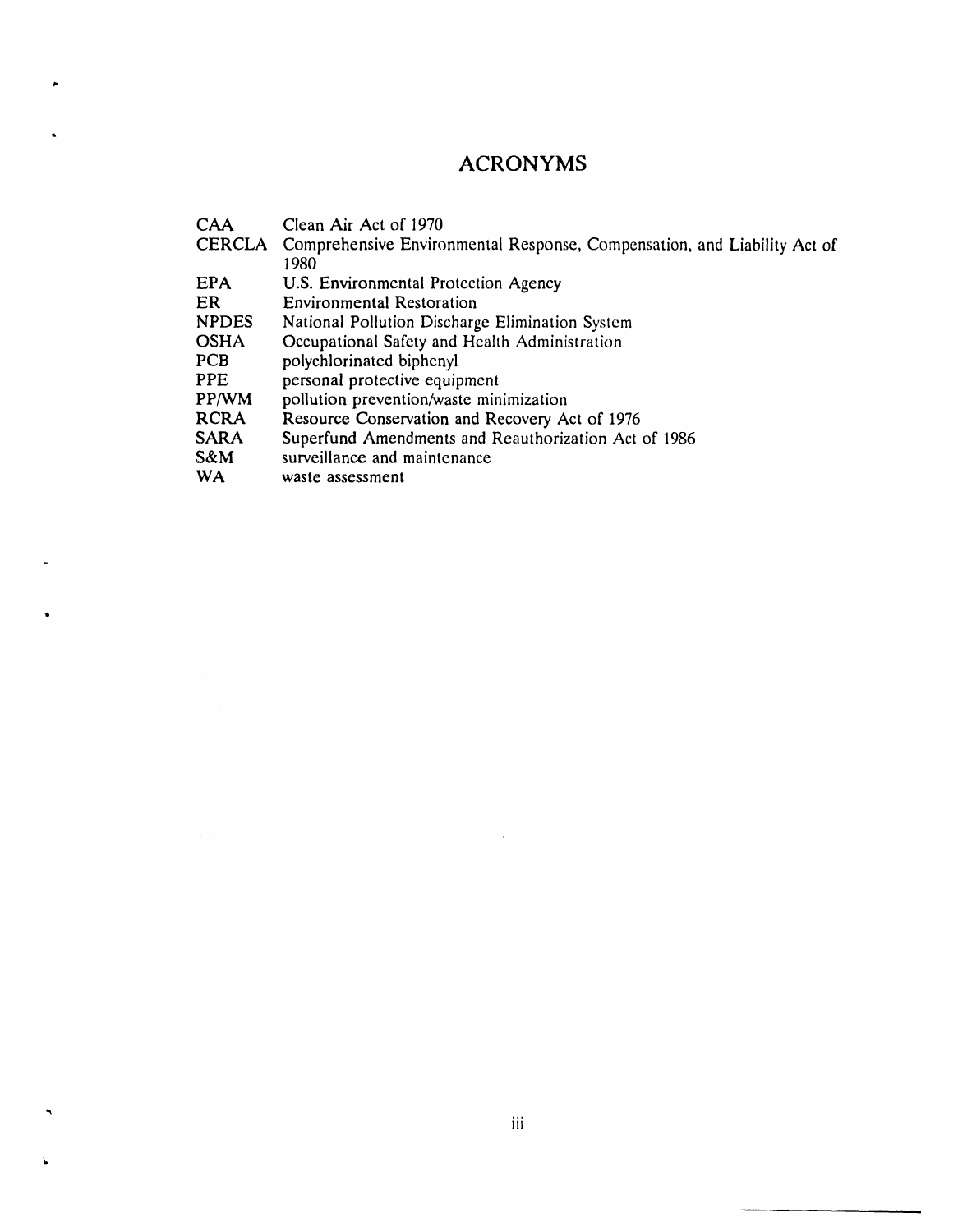# **1**. PURPOSE

Ii

DOE Order 5820.2 mandates that a surveillance and maintenance program be established in all shut-down facilities to ensure adequate containment of contamination, provide physical safety and security, and reduce potential public and environmental hazards. *A* key consideration in this process is the prevention of any waste to be generated from these activitie*s*.

The purpose of this checklist guide is to assist the uscr with incorporating pollution prevention*/*waste minimization (PP*/*WM) in all Surveillance and Maintenance (S&M) phase projects of the Environmental Restoration (ER) Program. This guide will help u*s*er*s* document their PP*/*WM activities for technology transfer and reporting requirement*s*. *A*utomated computer screens will be created from the checklist data to assist u*s*er*s* with implementing and evaluating waste reduction. Users can then establish numerical performance measures to measure progress in planning, training, self-assessments, field implementation, documentation, and technology transfer. Cost savings result as users train and assess themselves and perform preliminary waste assessments.

# 2. APPLIC*A*BILITY

This checklist guide applies to all ER Program participants performing S&M phase projects for all sources of pollution including air emissions, water, and solid waste. This guide is intended to serve three primary audiences:

- Site project managers and others on the project team engaged in activities focusing on or ultimately serving the process of incorporating PP*/*WM in the S&M phase project;
- **•** ER PP*/*WM specialists**--**for use as a general overview to help ensure that PP*/*WM criteria are being applied whenever possible in all S&M phase projects; and
- **E**R Technology **D**evelopment and **A**pplication *s*peciali*s*t*s***--**for use a*s* a tool for providing new and effective technology information to the site project manage*rs*.

*A*lthough this checklist guide may be used by a number of individuals as indicated above, it is incumbent on the ER Program to ensure that the project*s* select and apply technologies that not only result in the smallest quantities of waste with the least toxicity, but also minimize environmental releases during remediation. Minimizing waste generation should be considered in addition to the capital, maintenance, and operating costs to implement liabilities and any potential threat to human health and the environment.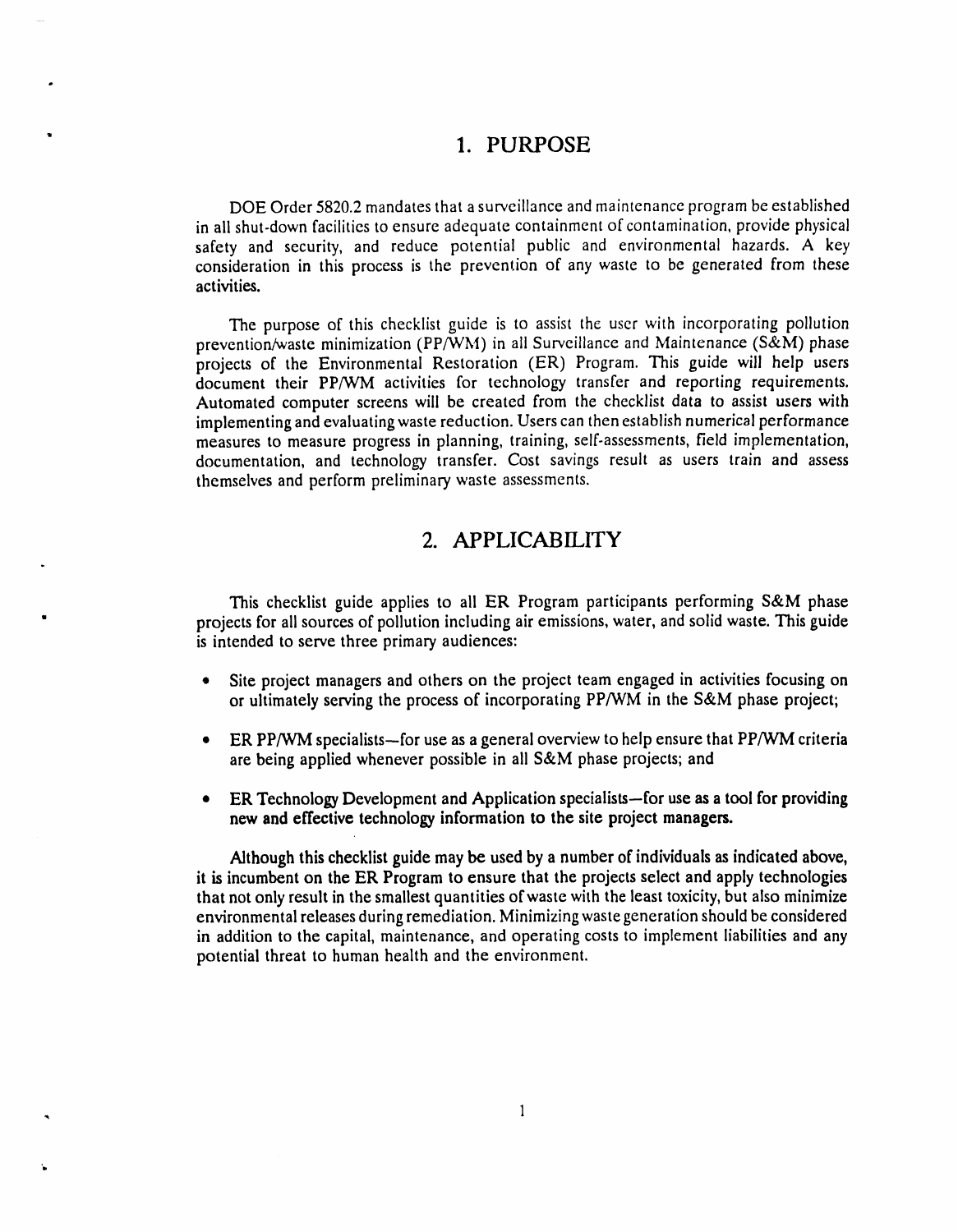### 3. INTRO**D**U*C*I*'*ION

This chapter identifies spccific inst**a**nces dur**i**ng the ex**e**cution of a S&M project wher**e** this guide may be helpful.

ER activities differ signi**fi**cantly from routine production facilities. While **t**he focus for PP*/*WM for production operations is often on source reduction and recycling, those technique*s* are not readily adaptable to ER projects. Opportunities for source reduction and recycling are limited for clean-up activities since ER inherits contaminated waste sites from previous production processes, where ongoing proces*s* **o**perations generally do not exist. Although treatment is not a preferred alternative per the U.S. Environmental Protection Agency (EPA) hierarchy, the nature of ER activities is generally such that clean up of the site by the application of some treatment technology is often the only alternative. The fact that the waste exists cannot be changed.

The success of incorporating PP*/*WM in the S&M phase project will be determined ultimately by how successful the generator minimizes the volume and toxicity of the waste.

# 4. USE OF THIS CHECKLIST GUIDE FOR THE S&M PROJECT

The document guide is organized into three sections. The first section of the checklist guide contains general questions concerning the generator's pollution prevention program in general. The second section of the checklist guide entails questions concerning the pollution prevention program as it applies to the S&M project phase. The third section of the guide is more w*a*ste stream specific and contains questions concerning contaminants and media. The generator is also asked to give their rationale on how they would incorporate pollution prevention.

# 5. INSTRUCTIONS FOR S&M **P**ROJE**C**T **P**H*A*SE USERS CHECKLIST

The following are steps use to simplify this guide.

#### 5.1 PROJE*CT* INFO**R**MATION

Complete the project information as requested in Sect. 1 of the S&M Project Phase Checklist (Fig. 1, p. 4).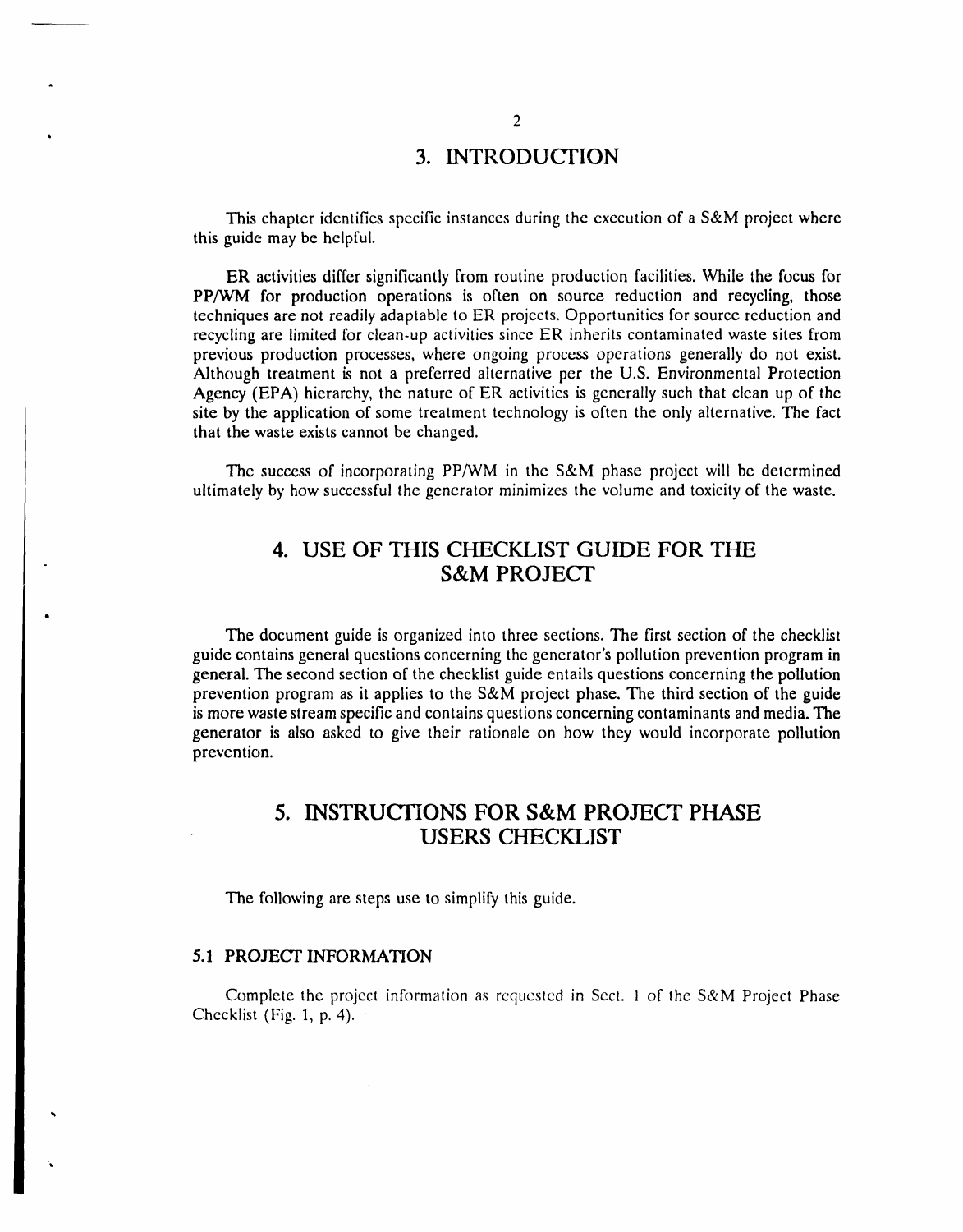#### 5.2 FACILITY*/*SITE DESCRIFHON

Complete **t**he facility*/*site description as requested in Sec**t**. 1 of the S&M Project Phase Checklist (Fig. 1).

#### 5.3 GENERAL QU*ES*TION INFORMATION

Complete the general questions as requested in Sect. 1 of the S&M Project Phase Checklist (Fig. 1).

#### 5.4 S&M PIIASE**-**SPECIFIC QU*ES*TION INFORMATION

Complete the general S&M project phase questions as requested in Sect. 2 of the S&M Project Phase Checklist (Fig. 1).

#### 5.5 WASTE STREAM INFORMATION

Complete the waste stream questions as requested in Sect. 3 of the S&M Project Phase Checklist (Fig. 1).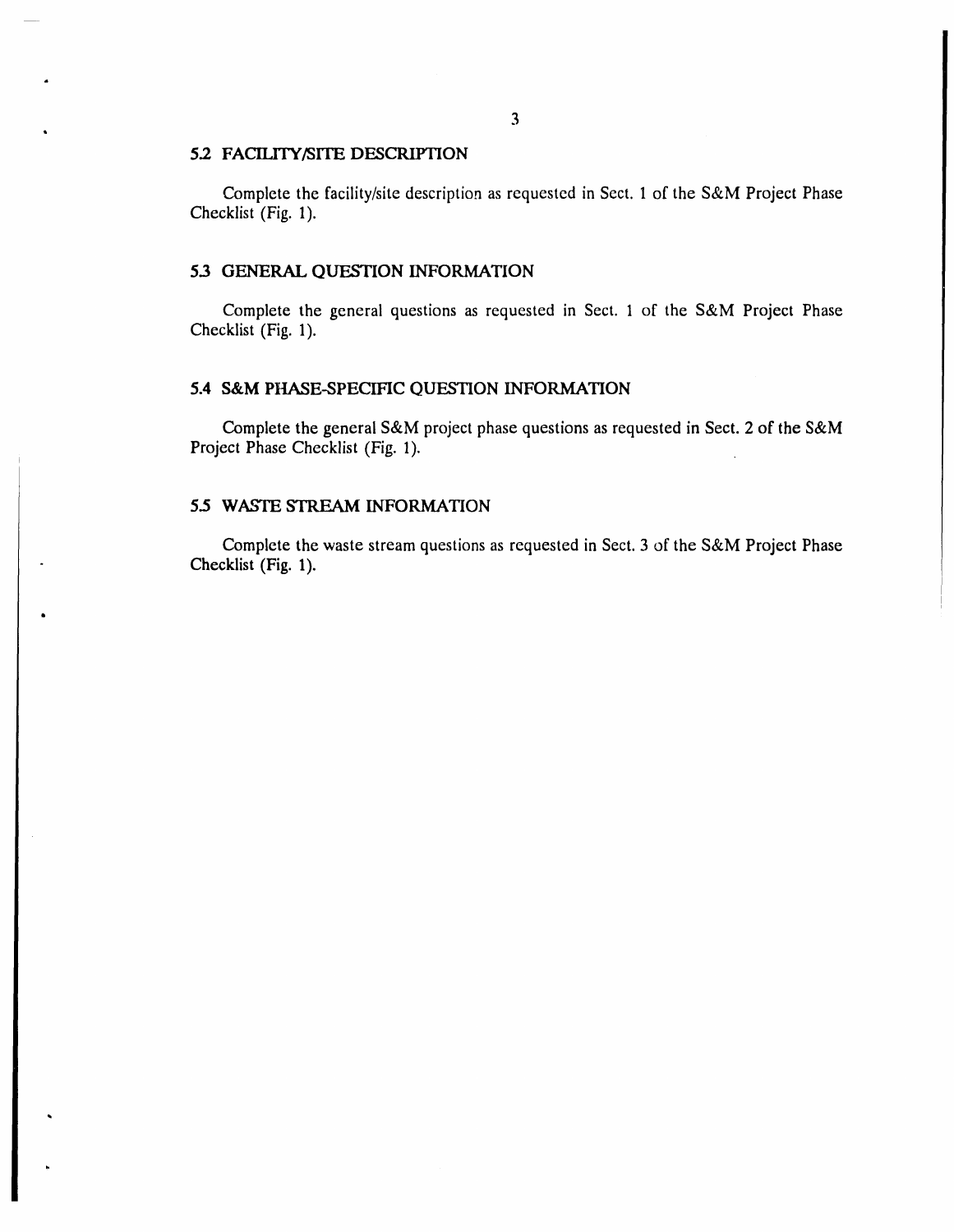#### SECTION 1. GENERAL QUESTION INFORMATION

| Project Name: |  |
|---------------|--|
| Phase: S&M    |  |

Project Manager: Project Location:

YES  $NO$  $1.$ Is there a PP/WM Site Plan on site?  $2.$ Have the appropriate personnel been trained on: Site general employee radiation training?  $\bullet$ 24-hr SARA/OSHA (HAZWOPER) with 8-hr annual  $\bullet$ refresher? RCRA hazardous waste generator? Pollution prevention and waste minimization?  $\bullet$  $3.$ Does the PP/WM Site Plan have clear objectives and statements of scope? Does the PP/WM have numeric goals, scope, and objectives as follows:  $\bullet$ A statement of pollution prevention scope and objectives developed and distributed to all project personnel. A statement of pollution prevention scope and objectives developed and distributed to all contractor personnel. A statement of pollution prevention scope and objectives developed and distributed to all safety and emergency response personnel. Specific numerical goals for pollution prevention for each  $\bullet$ project waste stream set and distributed or displayed to all project personnel. Specific numerical goals for pollution prevention for each  $\bullet$ project waste stream set and distributed or displayed to all contractor personnel. Specific numerical goals for pollution prevention for each  $\bullet$ project waste stream set and distributed or displayed to all safety and emergency personnel.

Fig. 1. S&M Project Phase Checklist.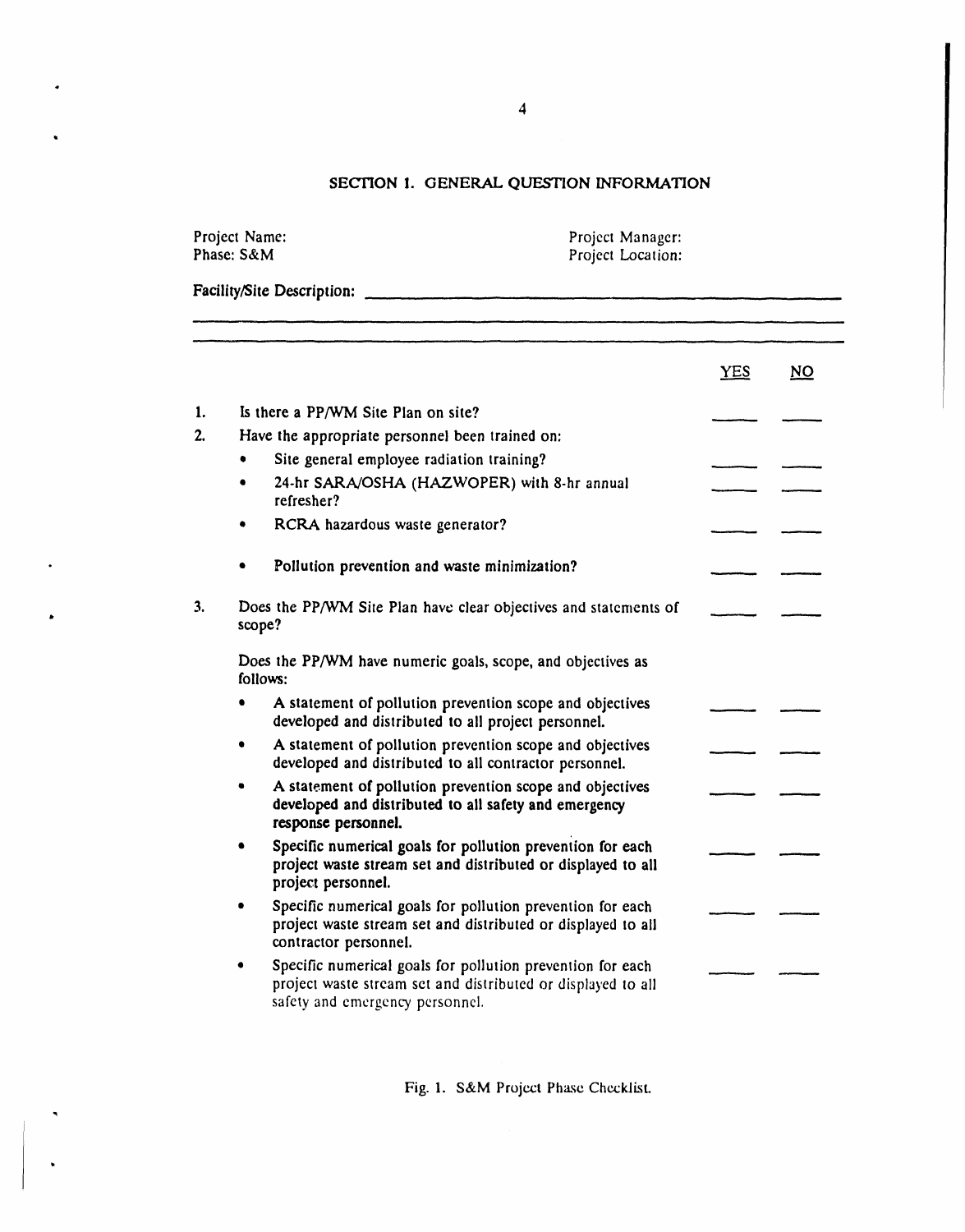|           |                                                                                                                                                                                                      | YES | $\overline{NQ}$ |
|-----------|------------------------------------------------------------------------------------------------------------------------------------------------------------------------------------------------------|-----|-----------------|
| 4.        | Have project managers or personnel initiated work and waste<br>management plans for projects that are scheduled to start within<br>180 days or less from now?                                        |     |                 |
| $\bullet$ | PP/WM incorporated in any of the project work and waste<br>management plans.                                                                                                                         |     |                 |
| $\bullet$ | A section on PP/WM incorporated in at least one of the<br>project work and waste management plans.                                                                                                   |     |                 |
| ٠         | A section on PP/WM in all the project work and waste<br>management plans.                                                                                                                            |     |                 |
| ٠         | A section on PP/WM in all the project work and waste<br>management plans. Each section discusses at least three<br>techniques to reduce or prevent waste generation.                                 |     |                 |
| 5.        | Do project managers or personnel have the following data relating<br>to site operations and waste streams so that pollution prevention<br>opportunities can be identified?                           |     |                 |
|           | Supply and distribution records (i.e., chemical inventory, chain<br>of custody, and waste drum tracking)?                                                                                            |     |                 |
| ۰         | Maintenance records (i.e., inspection and preventive<br>maintenance, repair orders)?                                                                                                                 |     |                 |
| ٠         | Supervision records (i.e., quality assurance audits,<br>noncompliance, and personnel records)?                                                                                                       |     |                 |
| $\bullet$ | Required permits and records (i.e., CAA, NPDES, and RCRA<br>monitoring, RCRA accumulations facility inventories and<br>manifests, CERCLA reportable quantity release, and sample<br>waste analyses)? |     |                 |
|           | PP/WM program documentation (i.e., all work and waste<br>management plans for projects scheduled 180 days or less<br>from now)?                                                                      |     |                 |
|           | Design information (i.e., process flow diagrams and material<br>balances)?                                                                                                                           |     |                 |
|           | Environmental information and reporting (i.e., sample waste<br>analyses, RCRA/Tennessee Annual Report, EPA Biannual<br>Report, and Pollution Prevention Act Tri-Report)?                             |     |                 |
|           | Raw material site information (i.e., material safety data sheets,<br>contractor data logs, site operating procedures, and project<br>schedules and milestones)?                                      |     |                 |
|           | Economic information (i.e., waste treatment, disposal,<br>operating, maintenance, and departmental and pollution<br>prevention implementation costs)?                                                |     |                 |

5

 $\bar{\theta}$ 

 $\bullet$ 

 $\ddot{\phantom{0}}$ 

 $\ddot{\phantom{1}}$ 

 $\bar{z}$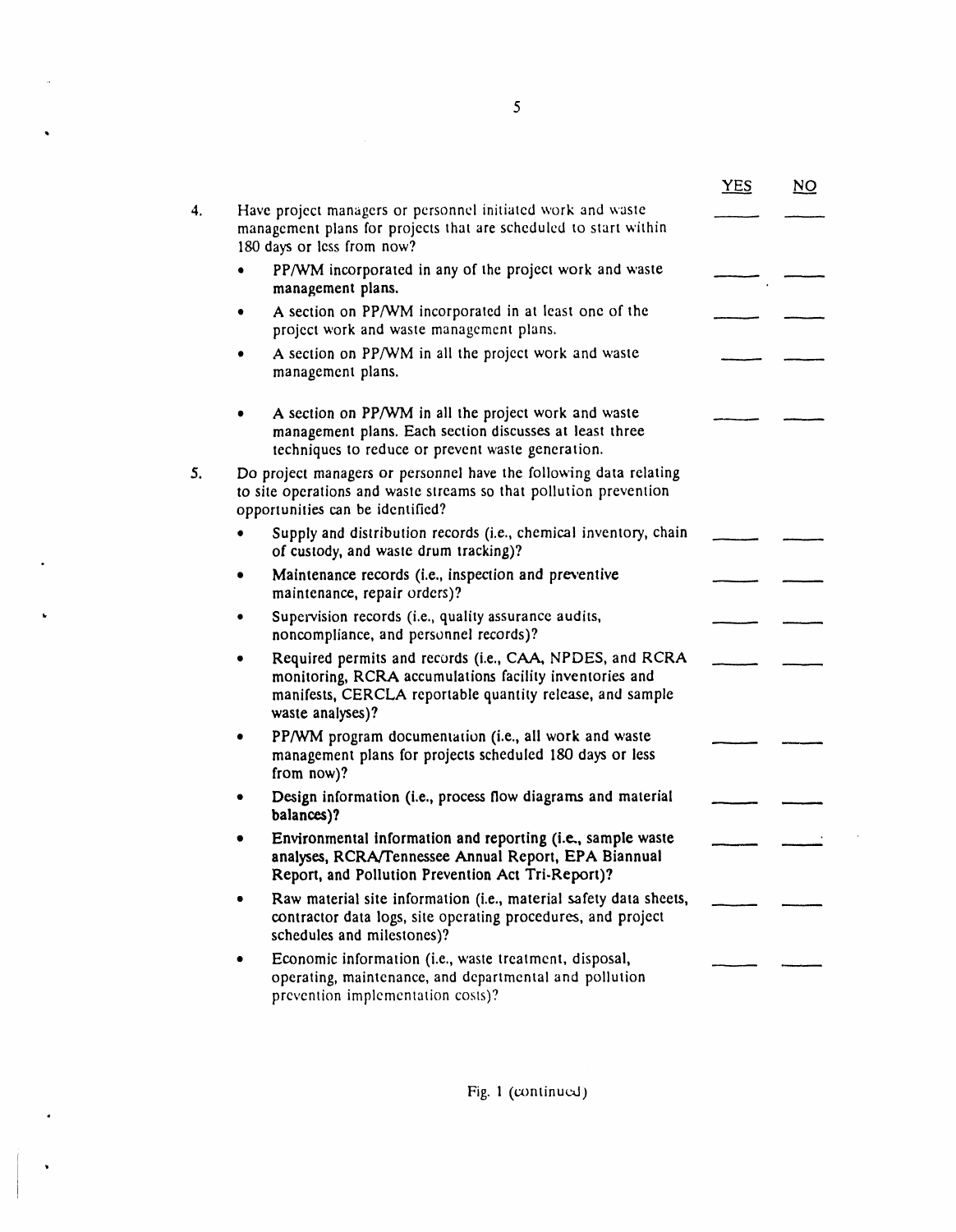|    |                                                                                                                              | YES | <u>NO</u> |
|----|------------------------------------------------------------------------------------------------------------------------------|-----|-----------|
| 6. | Have project managers or personnel had the PP/WM plan audited<br>in the last 12 months?                                      |     |           |
|    | Was the program audited in the following manner:                                                                             |     |           |
|    | A periodic schedule for audit of activities was made?                                                                        |     |           |
|    | The audit was performed by those who have direct<br>$\bullet$<br>responsibility for performing the activities being audited? |     |           |
|    | The audit was performed by those who do not have direct<br>۰<br>responsibility for performing the activities being audited?  |     |           |
|    | The audit was always reviewed by responsible management?<br>٠                                                                |     |           |
|    | Follow-up action was always taken as a result of the audit?<br>۰                                                             |     |           |
| 7. | Does project management/personnel have cost, schedule, and<br>program contents specific to the PP/WM program activities?     |     |           |
|    | What kind of waste accounting is performed:                                                                                  |     |           |
|    | Are operating cost records kept?                                                                                             |     |           |
|    | Are treatment cost records kept?<br>٠                                                                                        |     |           |
|    | Are disposal cost records kept?<br>٠                                                                                         |     |           |
|    | Are maintenance cost records kept?<br>$\bullet$                                                                              |     |           |
|    | Are life-cycle cost records kept?                                                                                            |     |           |
|    | Are costs to implement pollution prevention activities kept?                                                                 |     |           |
|    | Are real-time cost savings since PP/WM plan implementations<br>kept?                                                         |     |           |
| 8. | Have project managers or personnel evaluated the PP/WM Program<br>to the numerical goal criteria in the last 12 months?      |     |           |
|    | Are the following criterion used to evaluate the pollution<br>prevention program:                                            |     |           |
|    | Number of numerical goals achieved?                                                                                          |     |           |
|    | Number of cost reductions achieved?                                                                                          |     |           |

Fig. 1 (continued)

 $\cdot$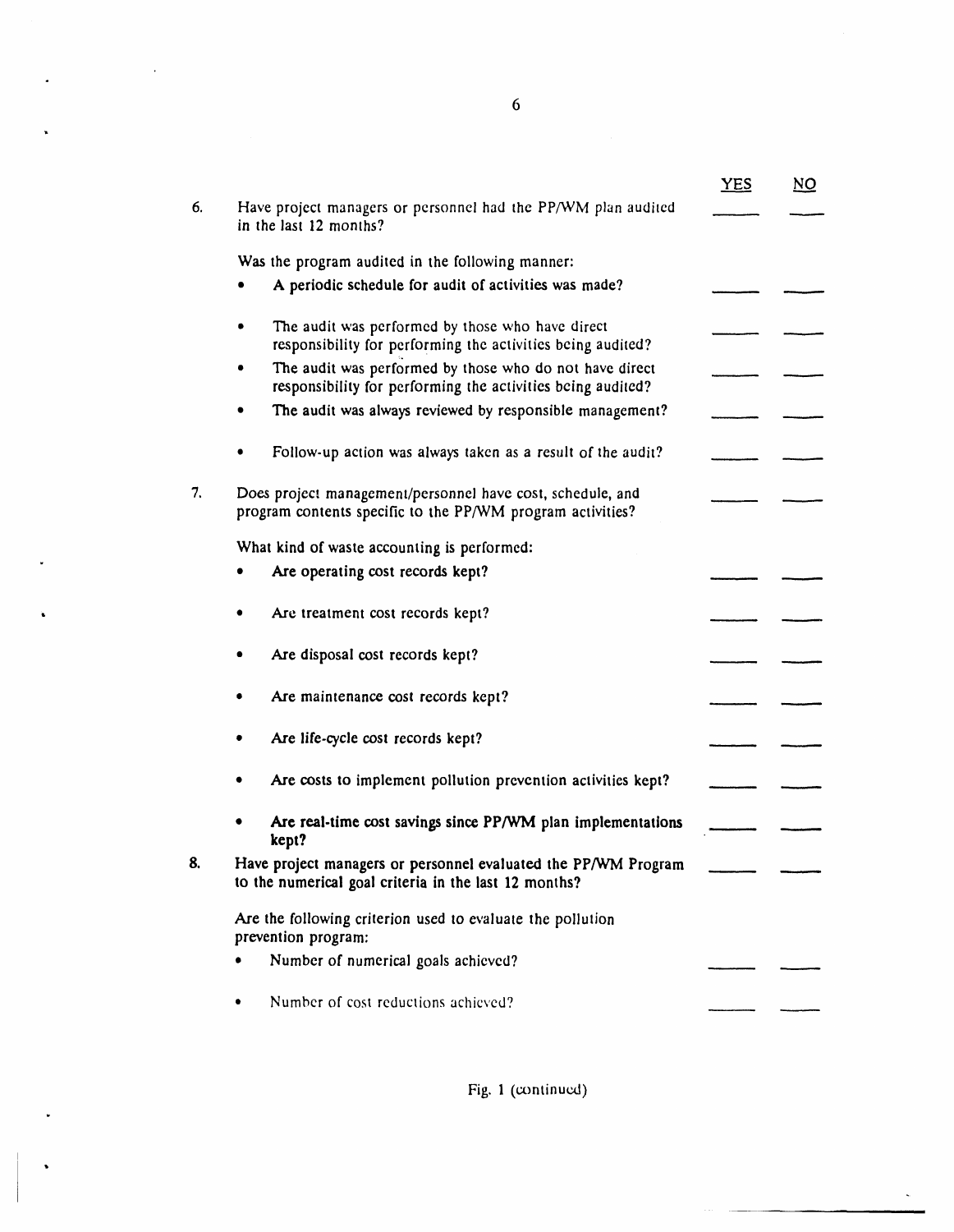|     |                                                                                                                                                        | <b>YES</b> | $\overline{NO}$ |
|-----|--------------------------------------------------------------------------------------------------------------------------------------------------------|------------|-----------------|
|     | Number of noncompliances cited?                                                                                                                        |            |                 |
|     | Number of new technologies integrated?<br>$\bullet$                                                                                                    |            |                 |
|     | Number of noncompliances corrected?<br>٠                                                                                                               |            |                 |
| 9.  | Do project managers or personnel keep and organize records from<br>PP/WM activities for quality assurance purposes?                                    |            |                 |
|     | Are the records from PP/WM activities kept and organized in the<br>following manner:                                                                   |            |                 |
|     | Records furnish documentary evidence from all PP/WM<br>activities kept and organized?                                                                  |            |                 |
|     | Records are well-organized and are easy to assess?                                                                                                     |            |                 |
|     | Records are protected against damage, deteriorations, or loss?                                                                                         |            |                 |
|     | Requirements and responsibilities for record transmittal,<br>distribution, retention, maintenance, and dispositions are<br>established and documented? |            |                 |
| 10. | Is technology information available for comparison from other sites<br>for PP/WM assessment?                                                           |            |                 |
| 11. | Do facility managers or personnel implement mechanisms for<br>quality improvement in PP/WM to prevent noncompliance?                                   |            |                 |
|     | How often does management assess the PP/WM Site Plan to ensure<br>that it is adequate and is effectively implemented?                                  |            |                 |
|     | Never.<br>$a_{\cdot}$                                                                                                                                  |            |                 |
|     | No regular schedule for assessing the PP/WM<br>b.<br>program; occasionally performed.                                                                  |            |                 |
|     | Regular schedule for assessing the PP/WM<br>C.<br>program; performed every 2 years.                                                                    |            |                 |
|     | Regular schedule for assessing the PP/WM<br>d.<br>program; performed every year.                                                                       |            |                 |
|     | Regular schedule for assessing the PP/WM<br>e.<br>program; performed at least every 6 months.                                                          |            |                 |

 $\overline{1}$ 

Fig. 1 (continued)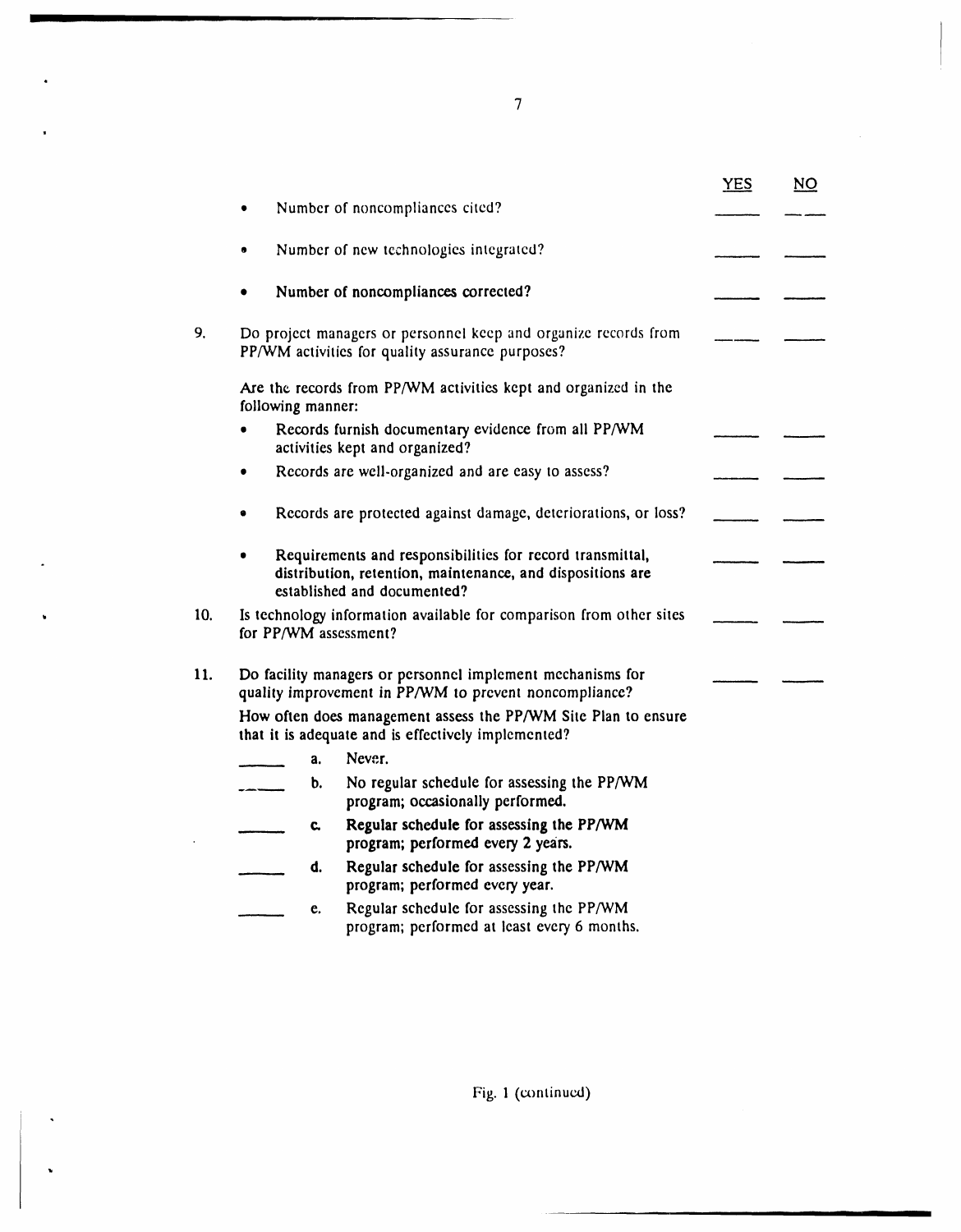# SECTION 2. S&M PHASE-SPECIFIC QUESTION INFORMATION

|     |                                                                                                                                                                                        | <b>YES</b> | <b>NO</b> |
|-----|----------------------------------------------------------------------------------------------------------------------------------------------------------------------------------------|------------|-----------|
| 1.  | Is there an ER PP/WM Site Plan on site?                                                                                                                                                |            |           |
| 2.  | Is PP/WM currently incorporated in the S&M documents?                                                                                                                                  |            |           |
| 3.  | Does the ER PP/WM Site Plan include specific quantitative goals<br>for reducing the volume or toxicity of each waste stream?                                                           |            |           |
| 4.  | If specific numerical goals are not included for each waste stream,<br>is a strategy outlined to arrive at numerical goals?                                                            |            |           |
| 5.  | Does the ER PP/WM Site Plan include programmatic goals for the<br>evaluation of new technologies to reduce waste generation for S&M<br>activities?                                     |            |           |
| 6.  | Does the ER PP/WM Site Plan contain a budget for its waste<br>minimization program?                                                                                                    |            |           |
| 7.  | Is there a method for tracking waste for the ER site's waste<br>management activities from the point of generation to the point of<br>discharge or treatment, storage, or disposal?    |            |           |
| 8.  | Has the organization developed baseline data for the generation of<br>waste?                                                                                                           |            |           |
| 9.  | Is there a method for accounting for waste management costs?                                                                                                                           |            |           |
| 10. | Has the organization developed guidance for applying quality<br>assurance to waste minimization activities?                                                                            |            |           |
| 11. | Does the ER PP/WM Site Plan explain how PP/WM principles are<br>incorporated into activities involving S&M?                                                                            |            |           |
| 12. | Have ER PP/WM waste assessments (WAs) been conducted on the<br>waste streams that have been generated?                                                                                 |            |           |
| 13. | If ER PP/WM WAs have not been conducted, are there plans to<br>conduct WAs in this fiscal year?                                                                                        |            |           |
| 14. | Does the ER PP/WM Site Plan identify research and development<br>projects related to S&M activities?                                                                                   |            |           |
| 15. | Does the ER PP/WM Site Plan describe technology transfer<br>activities that are planned for S&M activities?                                                                            |            |           |
| 16. | Does the ER PP/WM Site Plan describe a procedure for evaluating<br>the S&M PP/WM program?                                                                                              |            |           |
| 17. | Does the PP/WM Site Plan explain how design principles that<br>minimize waste generation are incorporated into new construction<br>and options that involve new or modified processes? |            |           |

 $\hat{\mathbf{v}}$ 

 $\bullet$ 

Fig. 1 (continued)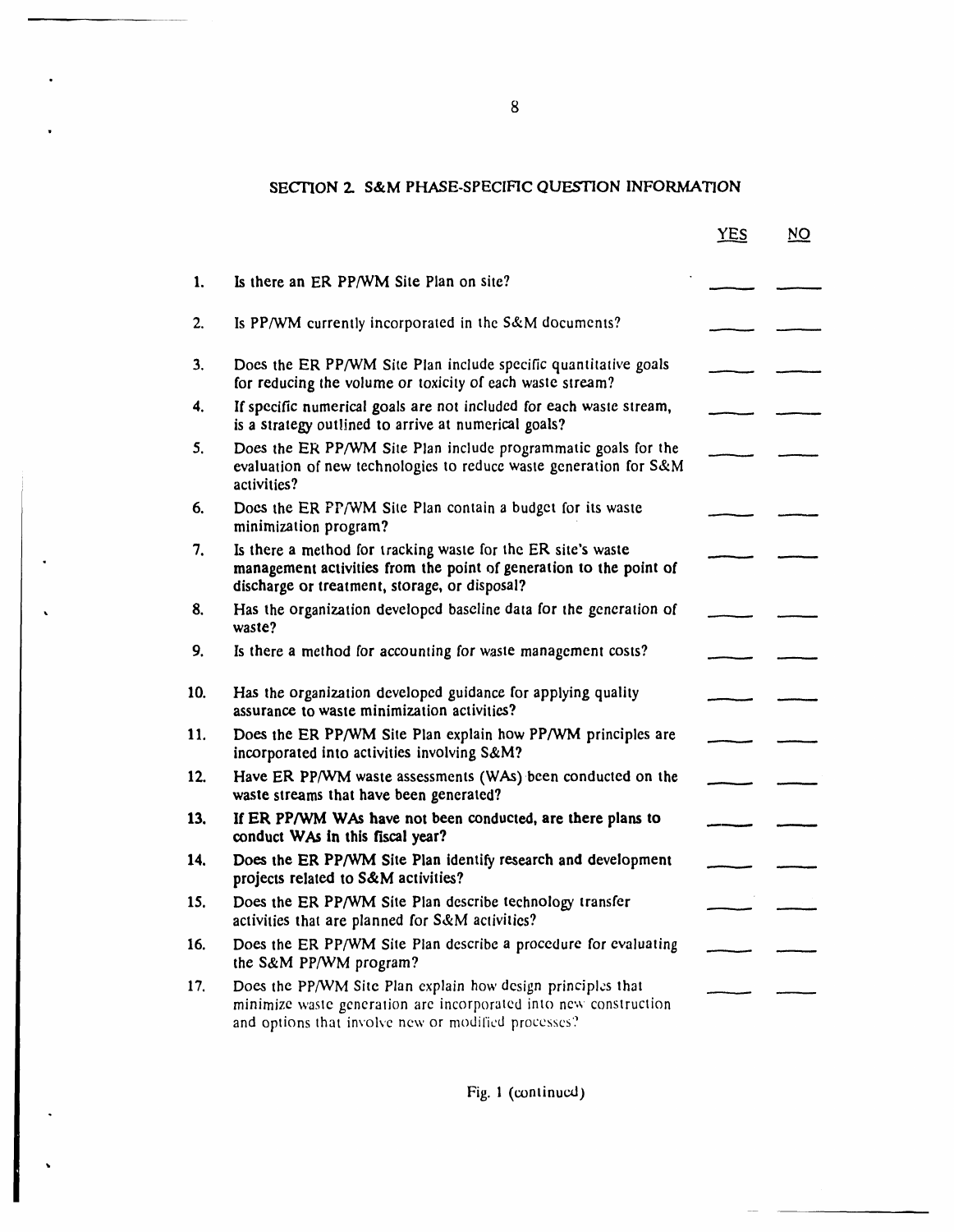1, What are the contaminants on site? (**U**se additional pages if necessary.)

w

2. How are the contaminants stored or contained? (Use additional pages if necessary.)

 $\sim 10^{-10}$ 

|    |                                                                                                                                                                                                                               | <u>YES</u> | NO |
|----|-------------------------------------------------------------------------------------------------------------------------------------------------------------------------------------------------------------------------------|------------|----|
| 3. | Are the contaminants stored in a manner that reduces the generation of<br>waste?                                                                                                                                              |            |    |
|    | Are wastes always segregated at the source to minimize the generation<br>of waste?                                                                                                                                            |            |    |
| 4. | Is an effort made to separate clothing contaminated with a certain level<br>of radioactive material from that contaminated with a lower level to<br>make it possible to reuse that with the lower level following laundering? |            |    |
| 5. | Is clothing contaminated with radioactive material maintained separate<br>from that not contaminated with radioactive material?                                                                                               |            |    |
| 6. | Are hand, clothing, and foot monitors available near areas containing<br>radioactive material to reduce the potential for spread of such material?                                                                            |            |    |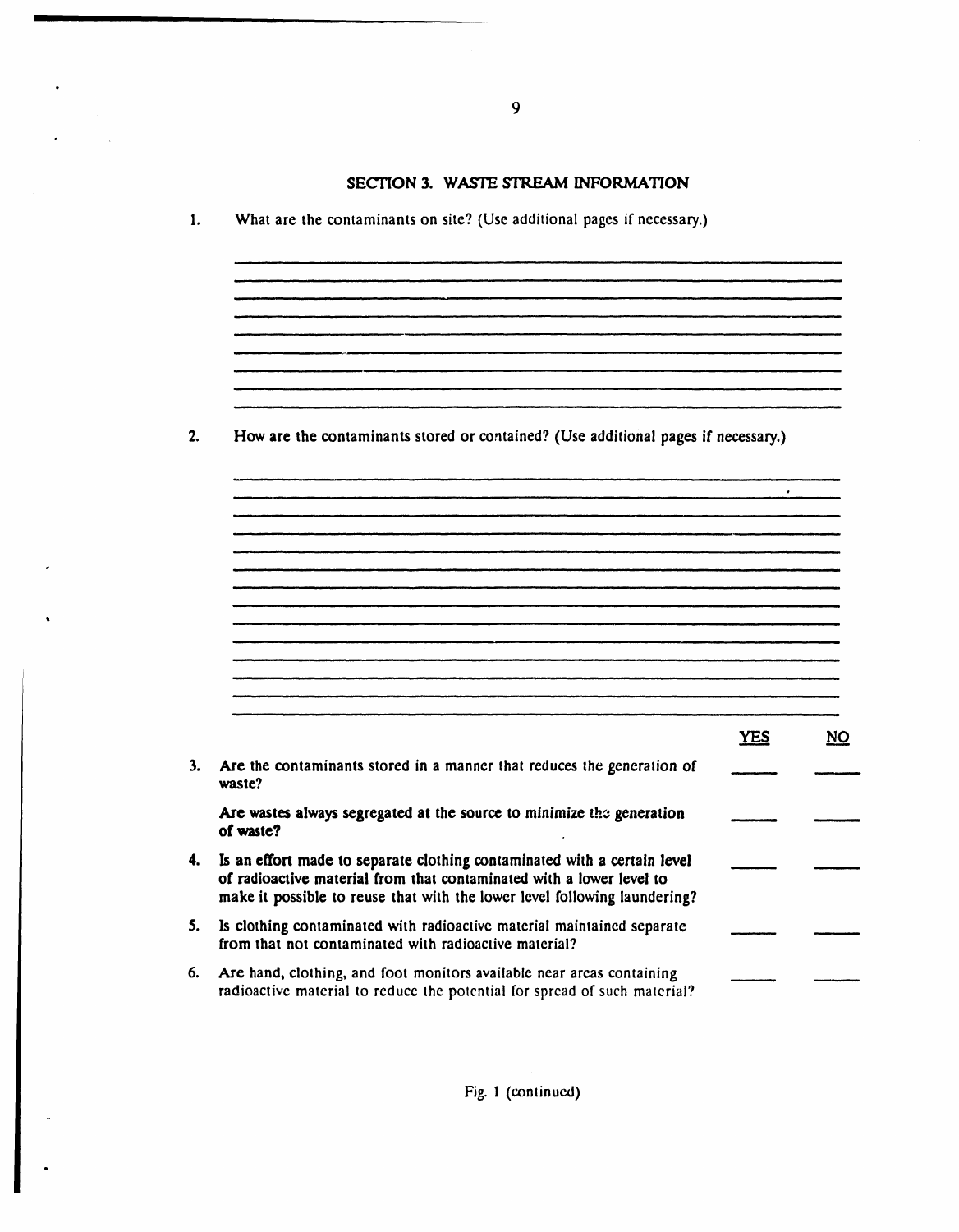|    |                                                                                                                                                                                                                                                                                                                                                                                                        | <u>YES</u> | <u>NO</u> |
|----|--------------------------------------------------------------------------------------------------------------------------------------------------------------------------------------------------------------------------------------------------------------------------------------------------------------------------------------------------------------------------------------------------------|------------|-----------|
| 7. | Are the containers labeled properly with the following information:                                                                                                                                                                                                                                                                                                                                    |            |           |
|    | • Proper name or shipping name?                                                                                                                                                                                                                                                                                                                                                                        |            |           |
|    | Start date for accumulation?                                                                                                                                                                                                                                                                                                                                                                           |            |           |
|    | Proper EPA code?<br>٠                                                                                                                                                                                                                                                                                                                                                                                  |            |           |
|    | Proper EPA facility identification number?<br>٠                                                                                                                                                                                                                                                                                                                                                        |            |           |
| 8. | Is all documentation properly filed and retained for the appropriate<br>length of time?                                                                                                                                                                                                                                                                                                                |            |           |
| 9. | Do strict housekeeping requirements exist to minimize potential for<br>cross contamination?                                                                                                                                                                                                                                                                                                            |            |           |
|    | 10. Before beginning a maintenance task, have the following items been<br>assessed:                                                                                                                                                                                                                                                                                                                    |            |           |
|    | Materials available from surplus stores?<br>٠                                                                                                                                                                                                                                                                                                                                                          |            |           |
|    | Necessary amount of materials to complete the job?<br>۰                                                                                                                                                                                                                                                                                                                                                |            |           |
|    | Necessary amount of personal protective equipment (PPE) to<br>complete the job?                                                                                                                                                                                                                                                                                                                        |            |           |
|    | Removal of packaging before entering contaminated areas?                                                                                                                                                                                                                                                                                                                                               |            |           |
|    | • Plastic floor covering to collect scrap (shavings, etc.) from the area?                                                                                                                                                                                                                                                                                                                              |            |           |
|    | 11. During S&M activities, do any methods exist that may unnecessarily<br>generate waste (e.g., failing to use floor coverings for waste generated in<br>polychlorinated biphenyl (PCB) areas; taking more material into a<br>contaminated area than is necessary; failing to check surplus stores<br>before beginning a task; or failing to remove packaging before entering<br>a contaminated area)? |            |           |
|    | 12. Is there an approved plan for periodic calibration of instruments used<br>for surveillance of waste with regard to radiation level, constituent<br>concentration, and other appropriate parameters?                                                                                                                                                                                                |            |           |
|    | If so, is it being implemented?                                                                                                                                                                                                                                                                                                                                                                        |            |           |
|    | 13. Is there an approved plan for preventative maintenance<br>(e.g., lubrication, painting, and adjustments) of facilities turned over to<br>ER?                                                                                                                                                                                                                                                       |            |           |
|    | If so, is it being implemented?                                                                                                                                                                                                                                                                                                                                                                        |            |           |
|    | 14. Is there an exhaust system for enclosed areas containing piping and<br>equipment that may leak gas or vapor?                                                                                                                                                                                                                                                                                       |            |           |

 $\ddot{\phantom{0}}$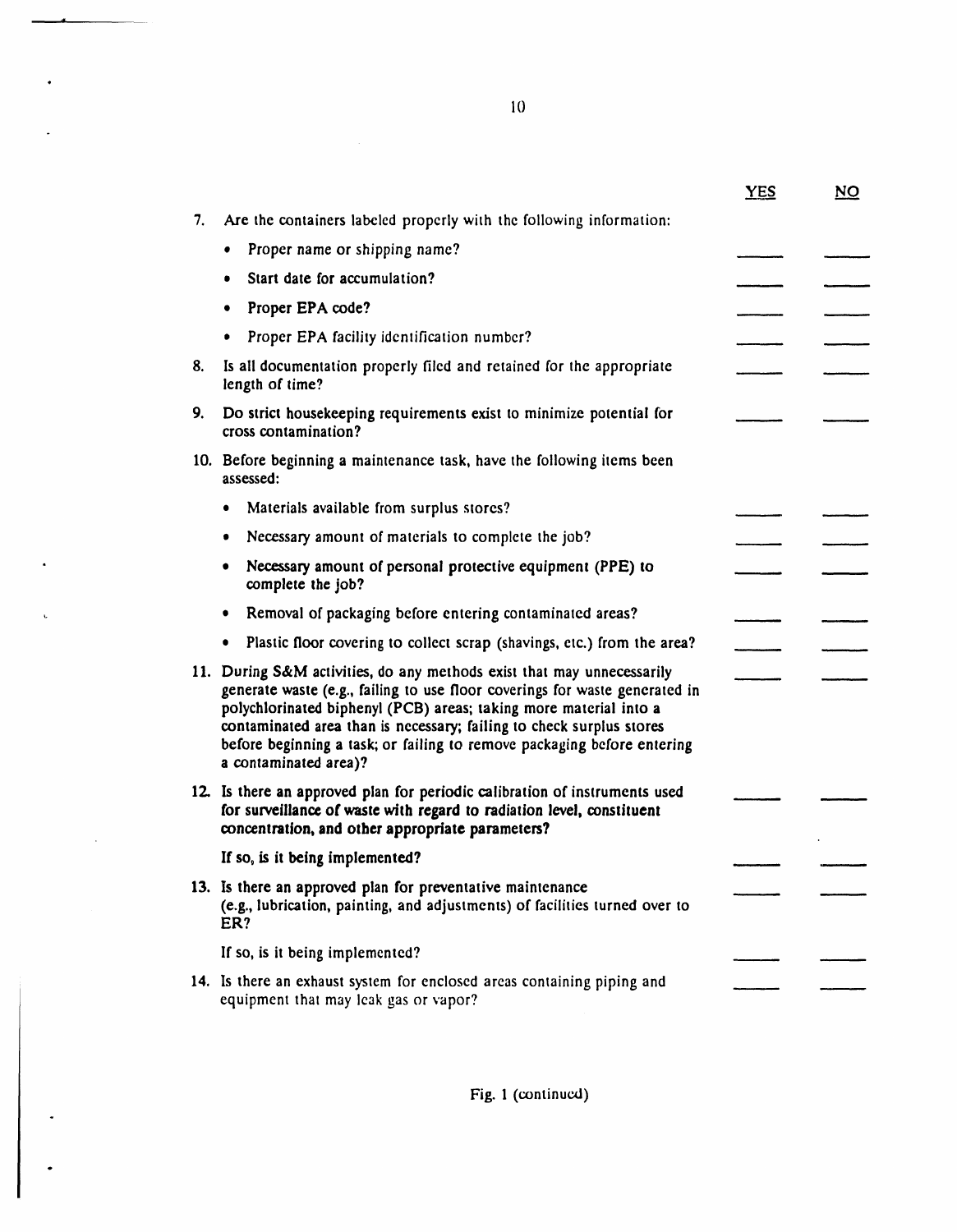|                                                                                                                                                  | <b>YES</b> | $\overline{NQ}$ |
|--------------------------------------------------------------------------------------------------------------------------------------------------|------------|-----------------|
| Are the exhaust system equipment and its filters inspected periodically<br>for adequacy?                                                         |            |                 |
| 15. Are systems containing gas or material that may vaporize monitored for<br>airborne release?                                                  |            |                 |
| Is the monitoring continuous?                                                                                                                    |            |                 |
| 16. Have all pipelines and valves been included on the routine inspection<br>checklists?                                                         |            |                 |
| Are repairs made to the pipelines and valves in a manner that minimizes<br>the generation of waste?                                              |            |                 |
| 17. Have all drum storage areas been included on the routine inspection<br>checklists?                                                           |            |                 |
| Are drums clearly marked, in good repair, and stored in approved<br>storage areas?                                                               |            |                 |
| 18. Do the drum storage areas provide adequate protection and<br>containment for the waste and allow for easy inspection and<br>decontamination? |            |                 |
| Are repairs made to the drum storage areas in a manner that minimizes<br>the generation of waste?                                                |            |                 |
| 19. Have all B-25 box storage areas been included on the routine inspection<br>checklists?                                                       |            |                 |
| Are repairs made to the B-25 box storage areas in a manner that<br>minimizes the generation of waste?                                            |            |                 |
| 20. Has all secondary containment been included on the routine inspection<br>checklists?                                                         |            |                 |
| Are repairs made to the secondary containment in a manner that<br>minimizes the generation of waste?                                             |            |                 |
| 21. Have all cylinder storage yards been included on the routine inspection<br>checklists?                                                       |            |                 |
| Are repairs made to the cylinder storage yards in a manner that<br>minimizes the generation of waste?                                            |            |                 |
| 22. Have all cooling towers been included on the routine inspection<br>checklis <sub>75</sub> ?                                                  |            |                 |
| Are repairs made to the cooling towers in a manner that minimizes the<br>generation of waste?                                                    |            |                 |

Fig. 1 **(**continued)

 $\cdot$ 

×

 $\bullet$ 

 $\hat{\mathbf{r}}$ 

 $\hat{\textbf{z}}$ 

 $\mathcal{L}^{(1)}$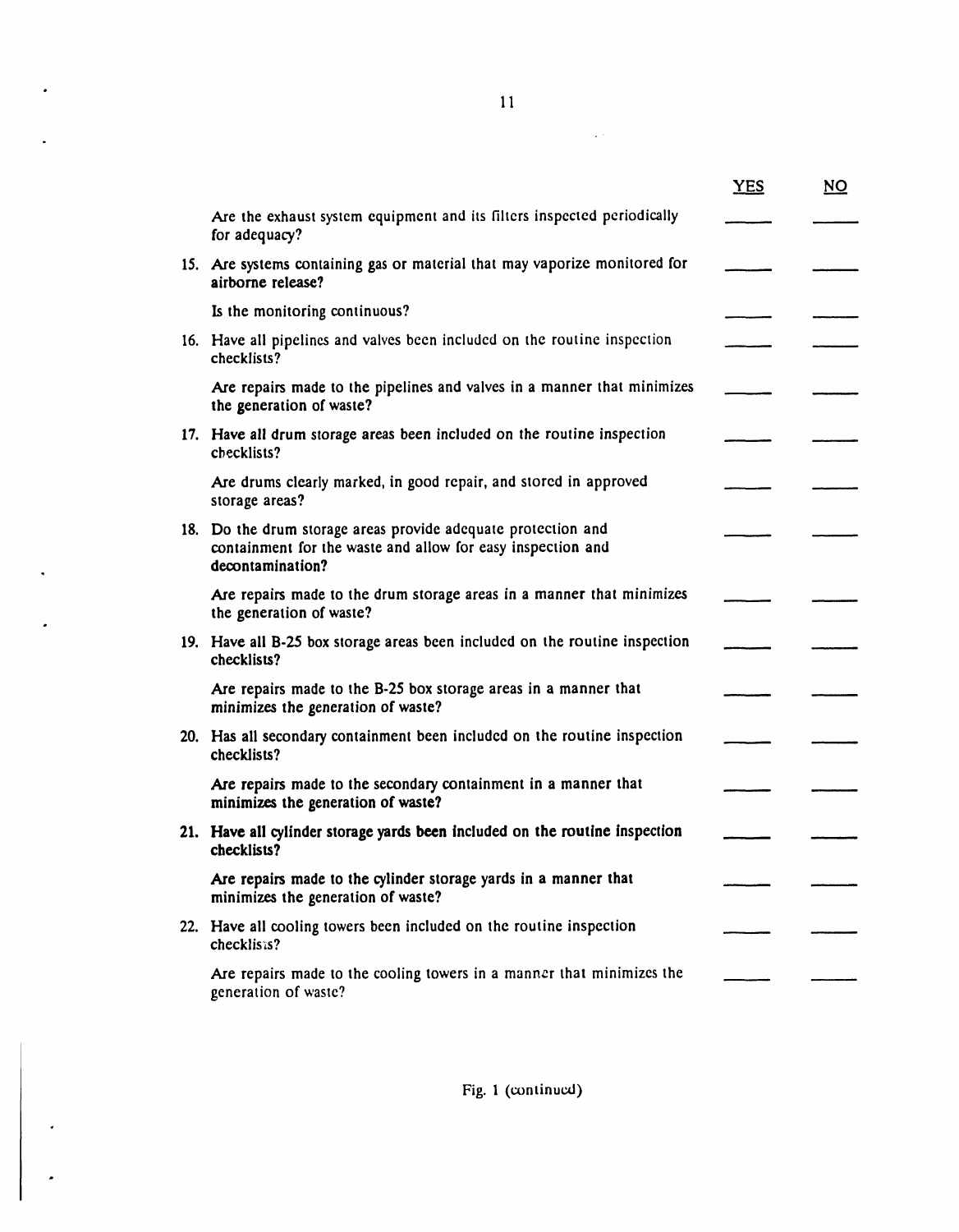|     |                                                                                                                             | YES | NO |
|-----|-----------------------------------------------------------------------------------------------------------------------------|-----|----|
|     | 23. Can any primary waste streams be recycled or reused (e.g., unopened<br>materials such as Liquid Nails, caulking, etc.)? |     |    |
|     | 24. Can any secondary waste streams be recycled or reused (e.g., opened<br>materials such as paint)?                        |     |    |
|     | 25. Can any of the solvents used be substituted with solvents less<br>hazardous/toxic?                                      |     |    |
|     | 26. Can the frequency of "diaper" (absorbent material) changes for PCB<br>leaks be lessened to reduce the volume of waste?  |     |    |
|     | Can the size of the diapers used for PCB leaks be minimized to reduce<br>volume of waste?                                   |     |    |
|     | 27. Is there proper selection of PPE?                                                                                       |     |    |
|     | Is only the necessary amount of PPE worn into a contaminated area?                                                          |     |    |
|     | Is the PPE used its maximum amount?                                                                                         |     |    |
| 28. | Do the following methods of pretreatment of waste exist:                                                                    |     |    |
|     | Compaction?<br>٠                                                                                                            |     |    |
|     | Decontamination?                                                                                                            |     |    |
|     | Dewatering?                                                                                                                 |     |    |
|     | Other (describe)?                                                                                                           |     |    |

**2**9**.** Do an**y a**dd**i**t**i**on**al** technolog**i**es ex**is**t th**a**t sho**u**l**d** be **c**ons**id**ere**d** for **P**P*/*WM **i**n the S**&**M phase**? P**lease describe.

> .<br>W 1940 o 1940 o 1950 o 1960 o 1960 o 1960 o 1960 o 1960 o 1960 o 1960 o 1960 o 1960 o 1960 o 1960 o 1960 o 19

.<br>Thursday the character and compress the character of the character of the character of the character of the ch <u>.</u><br>2001 - Johann Harry Harry Holland, amerikan bernama di kacamatan di Kabupaten Barat di Kabupaten Barat di Kabu

*¢***.**,

 $\bullet$ 

 $\overline{a}$ 

Fig. **1** (conti**n**ued)

 $\hat{\mathcal{A}}$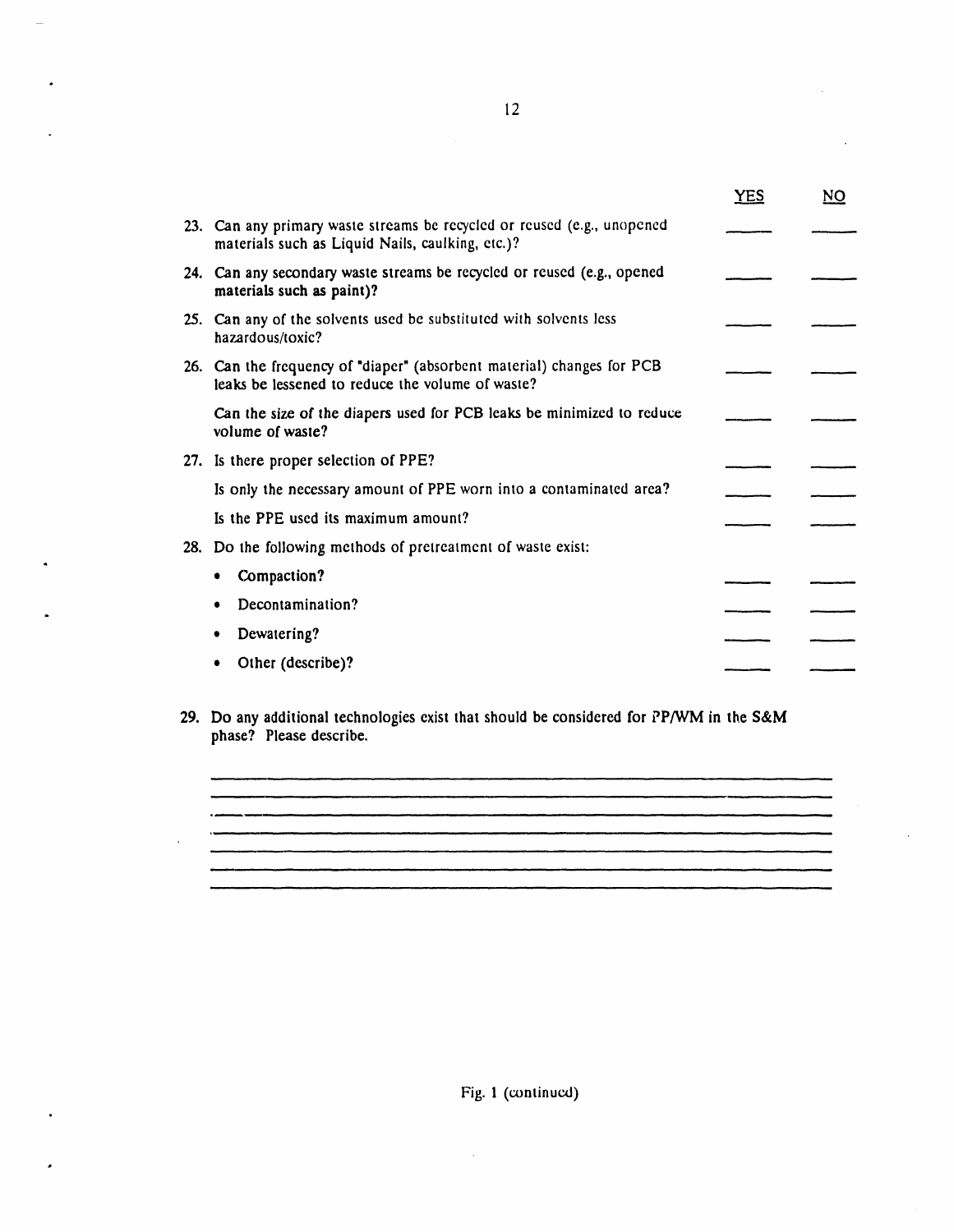30. Are there any additional ideas that should be considered for PP/WM in the S&M phase? **Pl**ease desc**ri**be.

 $\overline{a}$ 

 $\mathcal{A}^{\mathcal{A}}$ 

 $\ddot{\phantom{a}}$ 

 $\hat{\mathbf{r}}$ 

 $\bullet$ 

 $\lambda$ 

 $\cdot$ 

Fig. 1 (cont**i**nued)

 $\ddot{\phantom{a}}$ 

 $\ddot{\phantom{a}}$ 

 $\frac{1}{2}$ 

<u> 1980 - Andrea San Andrea San Andrea San Andrea San Andrea San Andrea San Andrea San Andrea San Andrea San A</u>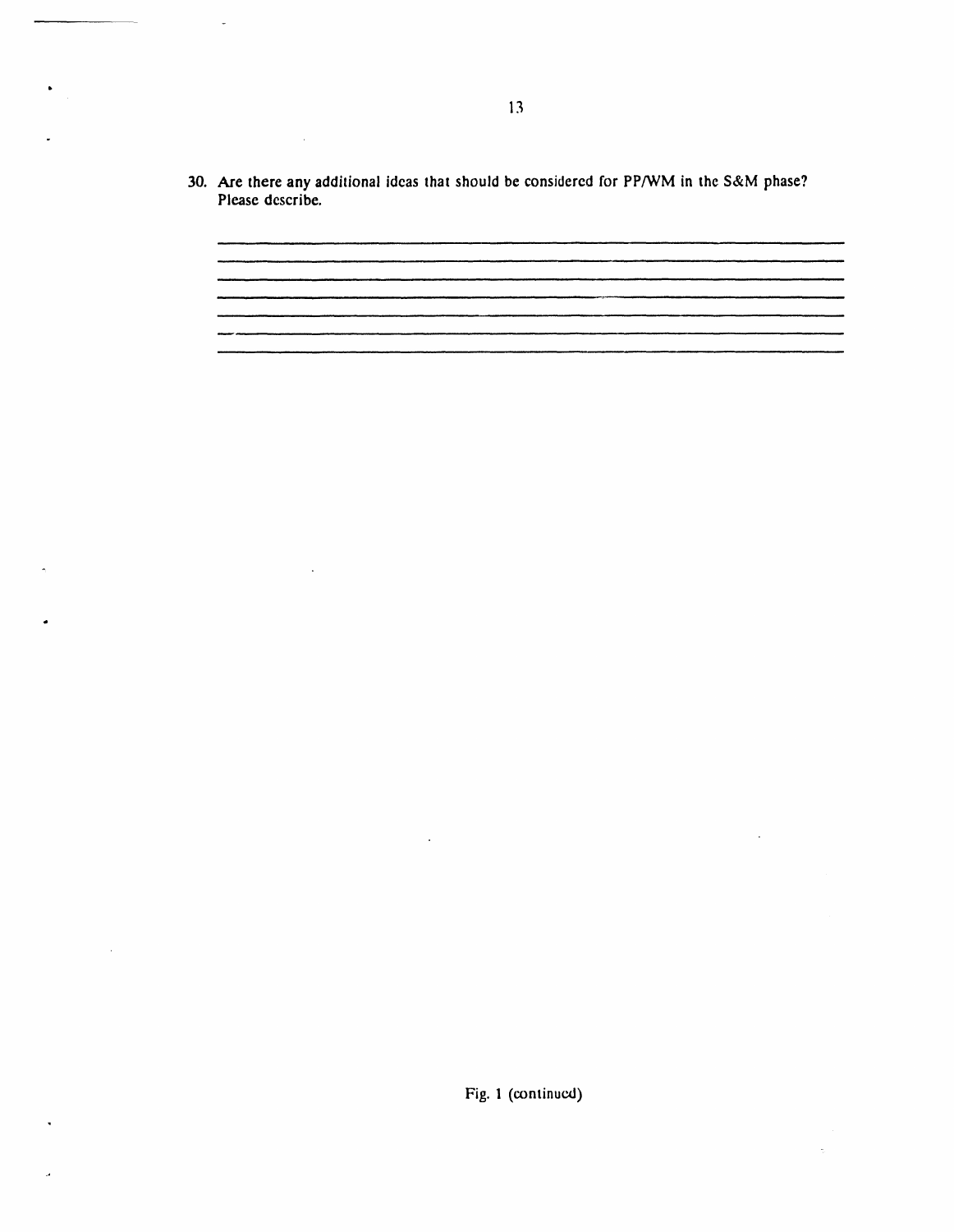#### **6. BIBLIO***G***R***A***PHY**

- Energy Syst**e**ms (Martin M**a**rietta Energy Systems, In**c**.**)**. 1993. *Oak Ridge K*.*25 Site Technolog*y*Logic Diag*r*am*, *VoL 1: Technolog*y *Evaluation*. K-2073, Oak Ridge K-25 Site, Oak R\_dge,Tennessee, February.
- Energy System**s**. 1993. *Oak Ridge K*-*25 Site Technolog*y *Logic Dia*gr*am*, *VoL 2: Technology Logic D/a*gr*ams*. K-2073, Oak R**id**ge K-25 Site, Oak Ridge, Tennessee, February.
- Energy Systems. 1993. *Oak Ridge K*-*2*5 *Site Technolog*y*Logic D***,**\_*agram*,*VoL3,Part A: Characterization, Deco*t, m*mination*, *arwl Dismantlement*. K-2073, Oak Ridge K-25 Site, Oak R**id**ge, *T*enne**ss**ee, February.
- E**n**ergy **S**yste**ms**. 1993. *Oak Ridge K*.*25 Site Technolog*y*Logic Dia*gr*am*, *Vol*. *3*,*Part B: Remedial Action, RoboticsAutomation, and Waste Management*. K-2073, Oak R**id**ge K.25 S**i**te, Oal*,*. Ridge, Tennessee, February.
- Energy **S**ystems. 1993. *Decontamination a*nd *Decommissioning TechnologyAssessment*. DOE*/*OR- 1051, Oak Ri**d**ge K-25 Site, Technical Divis**i**on, Oak Ri**d**ge Tennessee, March.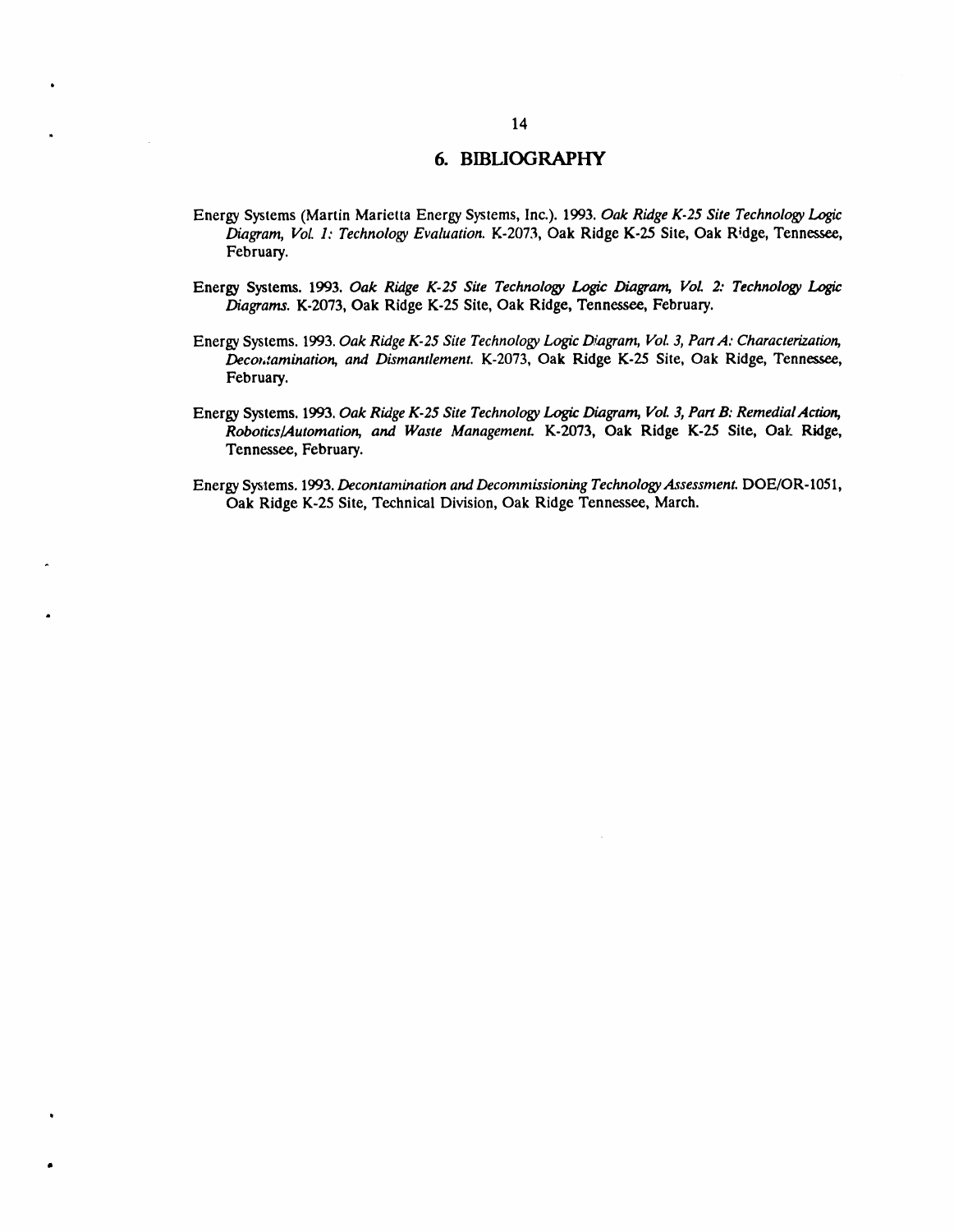## 7. REFERENCES

Energy Systems (Martin Marietta Energy Systems, Inc.). 1991. "General Surveillance and Maintenance<br>Procedure." Document Number 150.29, Oak Ridge K-25 Site, Oak Ridge, Tennessee, October.

 $\alpha$ 

 $\ddot{\phantom{0}}$ 

 $\hat{\mathbf{r}}$ 

 $\bullet$ 

 $\ddot{\phantom{0}}$ 

 $\bullet$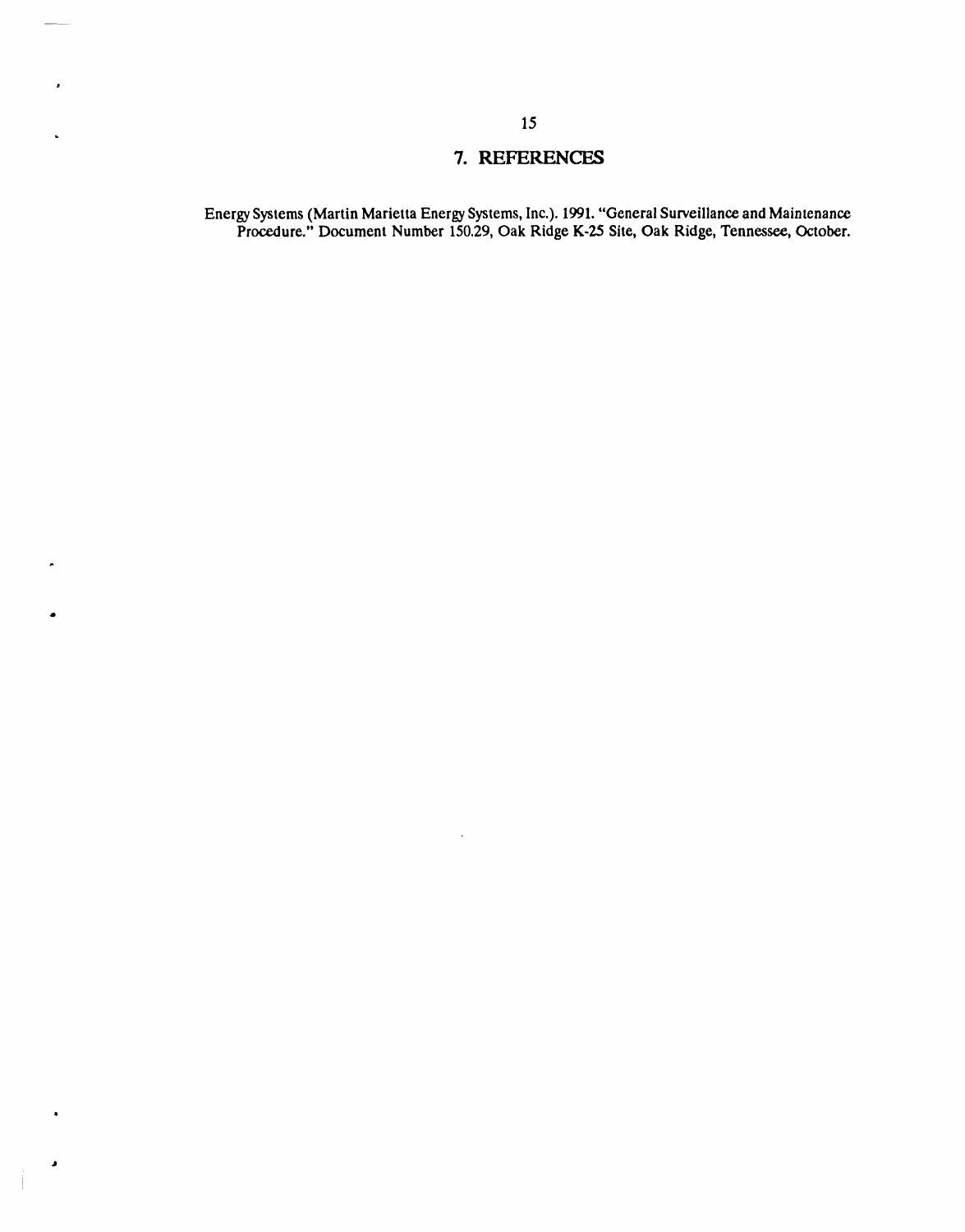#### ES/ER/TM-90

#### **DISTRIBUTION**

- 1. R.O Barnett
- 2. D. T. Bell
- 3. S.C. Bieniek
- 4. H.L. Boston
- 5. J. M. Cash
- 6. C. Clark
- 7. J. S. Colley
- 8. K.W. Cook
- 9. R. B. Cook 10. S. L. Cross
- 
- 11. T. Dahl
- 12. D.T. Davenport, PORTS
- 13. M. F. P. DeLozier
- 14. C. D. Goins
- 15. J.T. Grumski
- 16. P. J. Halsey
- 17. T. C. Houk
- 18. S. H. Howell
- 19. G.L. Johnson
- 20. R. K. Kibbe
- 21-22. A. K. Lee/DOE-OSTI
	- 23. S. M. Leone
	- 24. J.C. Massey
- 25-28. D. M. Matteo
- 29-30. P. T. Owen
	- 31. G. A. Person
	- 32. B.E. Phifer, Jr.
	- 33. E.J. Powell
	- 34. A. S. Quist
	-
	- 35. G. E. Rymer
	- 36. C.M. Smith
	- 37. P. C. Stumb
	- 38. J. S. Suffern
	- 39. A. E. Walzer
	- 40. D. R. Watkins
	- 41. R. K. White
	- 42. Central Research Library
- 43-47. ER Document Management Center
	- 48. ORNL Laboratory Records
- 49-50. R. L. Nace, Branch Chief, Nonenrichment Facilities, Oak Ridge Program Division, Office of Eastern Area Programs, Office of Environmental Restoration, EM-423, Trevion 2, U.S. Department of Energy, Washington, DC 20585
	- 51. R. C. Sleeman, DOE Oak Ridge Field Office, P.O. Box 2001, Oak Ridge, TN 37831-8541
	- 52. D. W. Swindle, Radian Corporation, 120 South Jefferson Circle, Oak Ridge, TN 37830
- 53-54. H. M. Thron, Chief, Enrichment Facilities, Oak Ridge Program Division, Office of Eastern Area Programs, Office of Environmental Restoration, EM-423, Trevion 2, U.S. Department of Energy, Washington, DC 20585
	- 55. Office of Scientific and Technical Information, P.O. Box 62, Oak Ridge, TN 37831